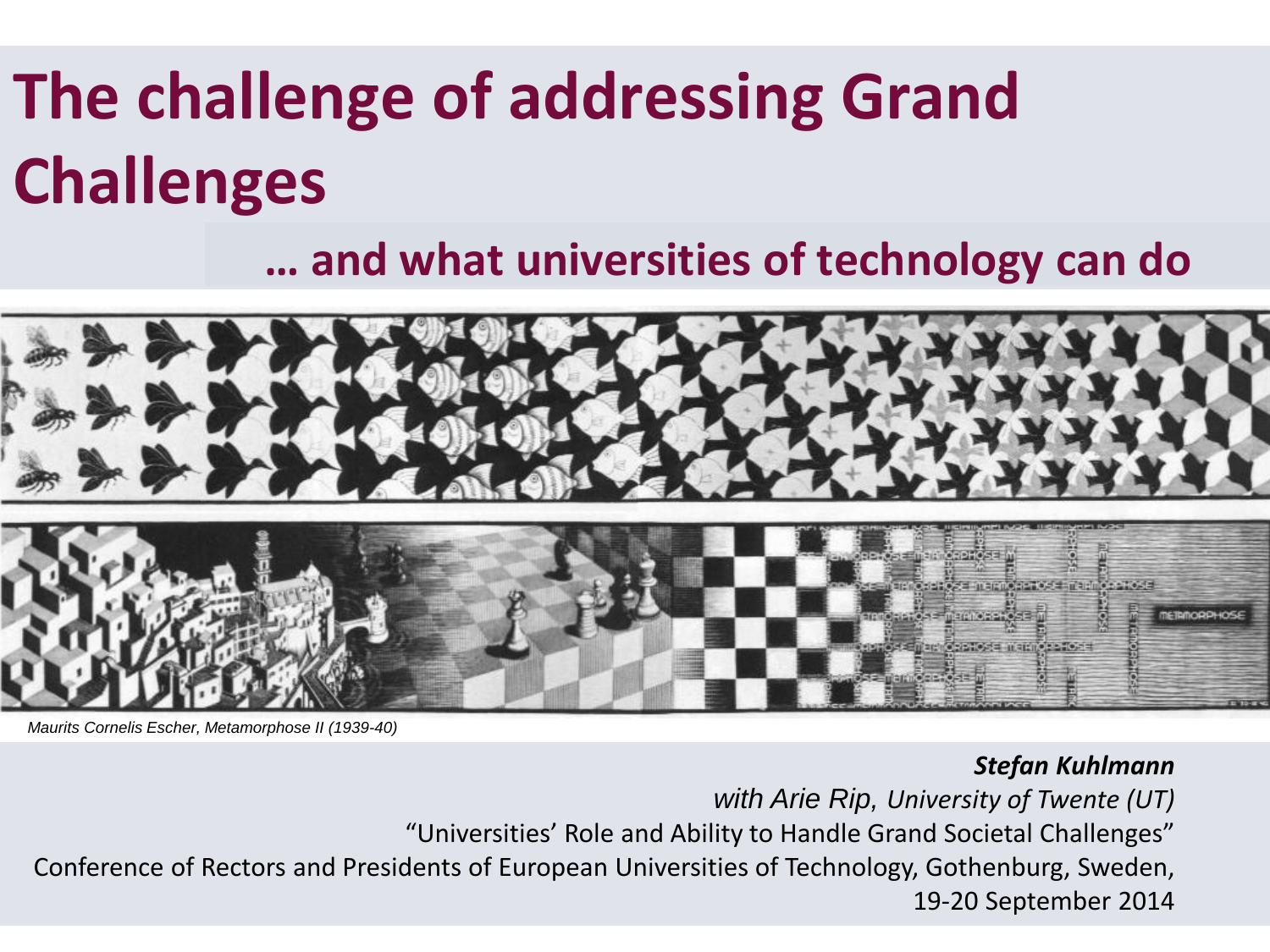

- Orientation towards Grand Challenges (GC) creates a challenge for science, technology, and innovation (STI) policies (Kuhlmann & Rip 2014)
- GC as priorities for R&D and innovation stimulation?
- GC = Manhattan Project or Apollo Project = unambiguous?
- Rather, GC pertain to **heterogeneous** elements and forces, to be mobilised, guided and **integrated**, including **social** innovation
- **GC: open-ended missions, concerning the socio-economic system as a whole, even inducing (or requiring)** *system transformation (metamorphosis)*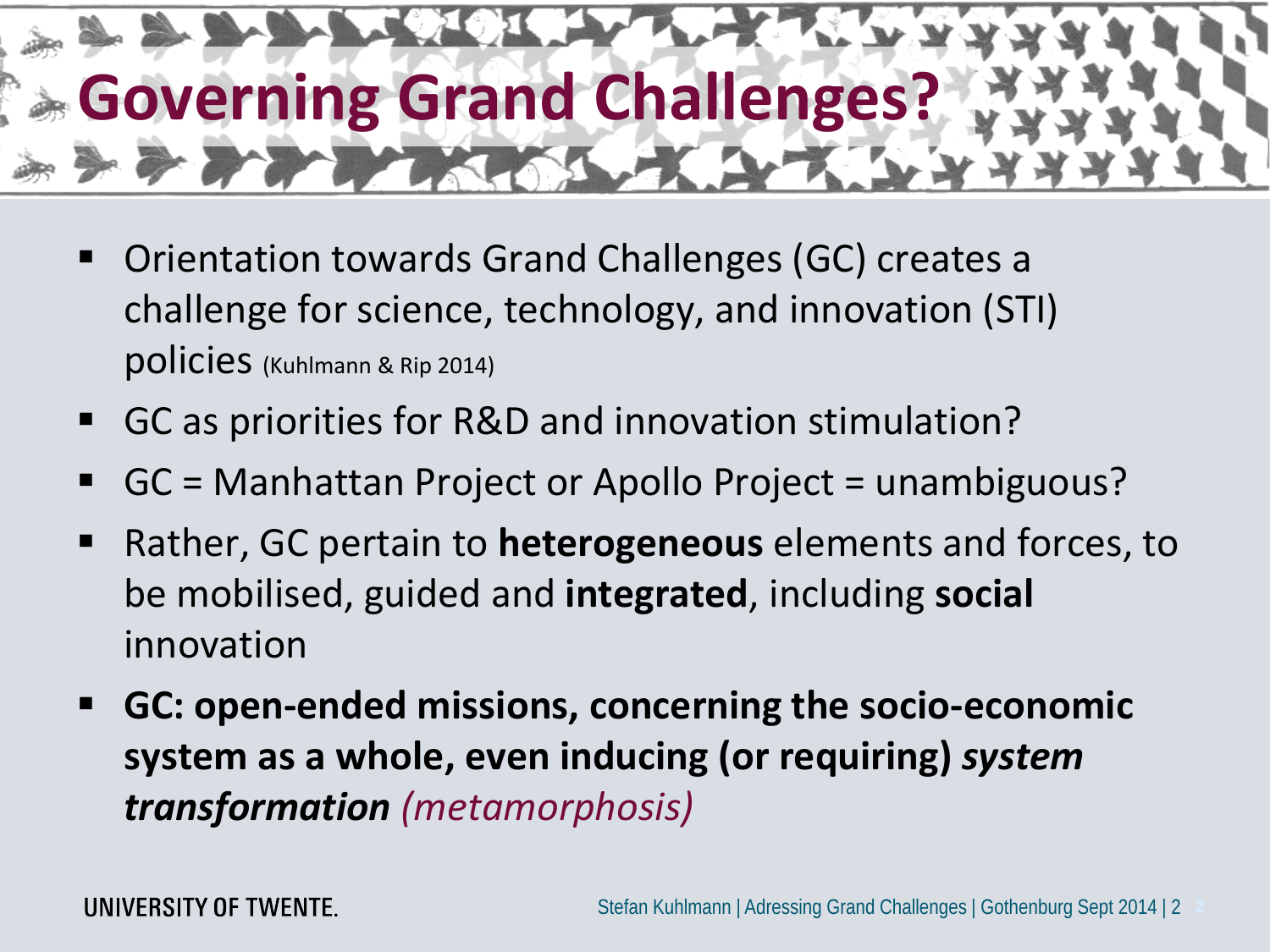

- Need for concerted action and adaptive programming (JIIP Report 2012 to ERAB)
- Foray et al. (ResPol 2012, 1697) suggest that a "*range of existing mission oriented R&D programs can provide useful guidance for the design of new programs aimed at these challenges".*
- *Yet,*
	- Foray et al. (2012) focus on support for R&D support, while the government role should be conceived broader
	- Little or no consideration of role of other actors, especially charitable foundations
	- Focus still on designing to achieve a 'mission'
	- We suggest alternative approaches, such as 'tentative governance', suited to situations where mission is open-ended and will evolve over time.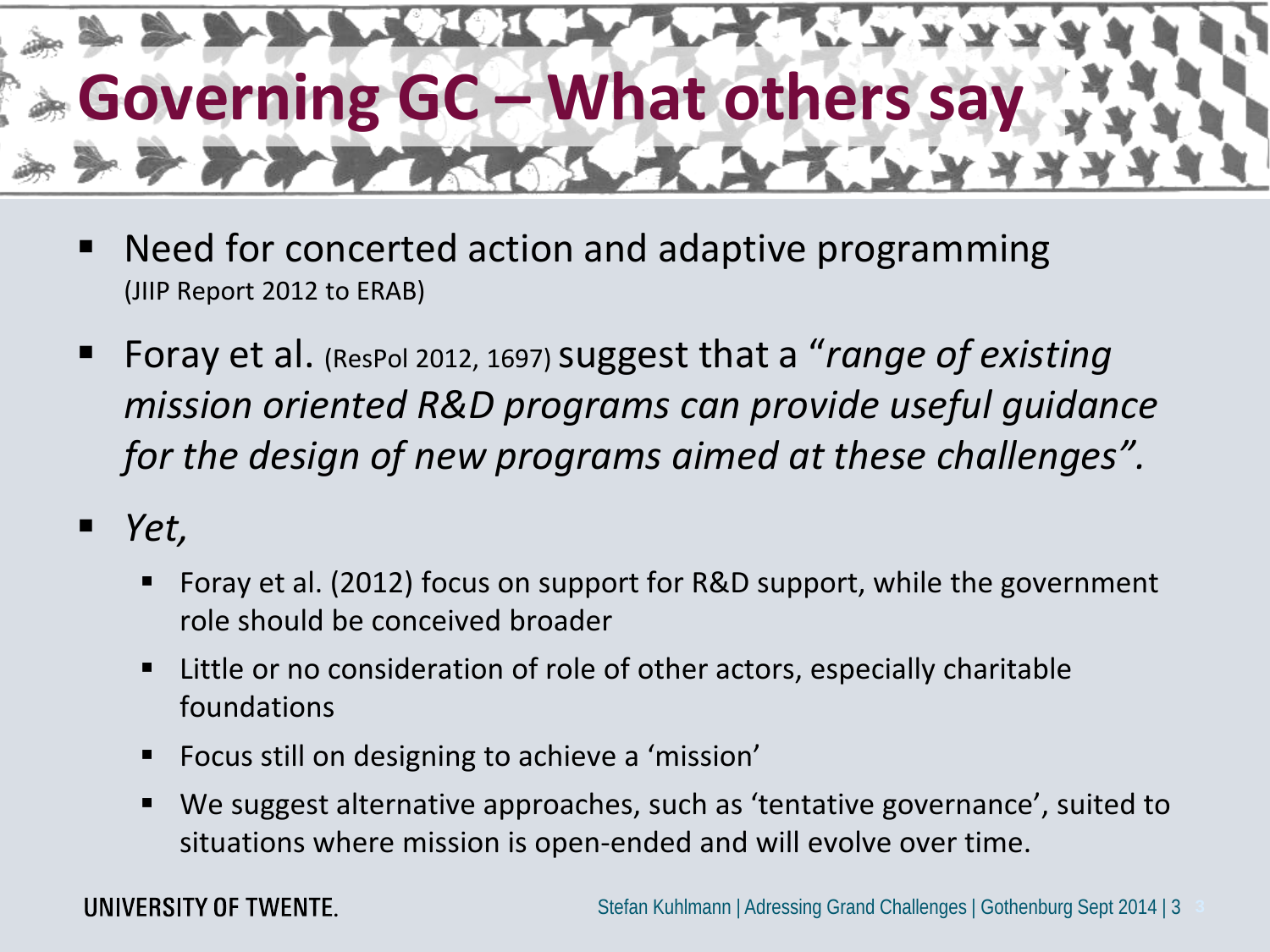

- Building blocks for the governance of GC:
	- GC are heterogeneous
	- Governing GC can require/induce system transformation
	- More broadly defined notion of 'innovation' required
	- Research and innovation systems are evolving and changing themselves (in long-term perspective)
	- 'Tentative governance' needed
- Thus, another Grand Challenge:

How to modulate research and innovation system changes so that Grand Challenges can be addressed productively?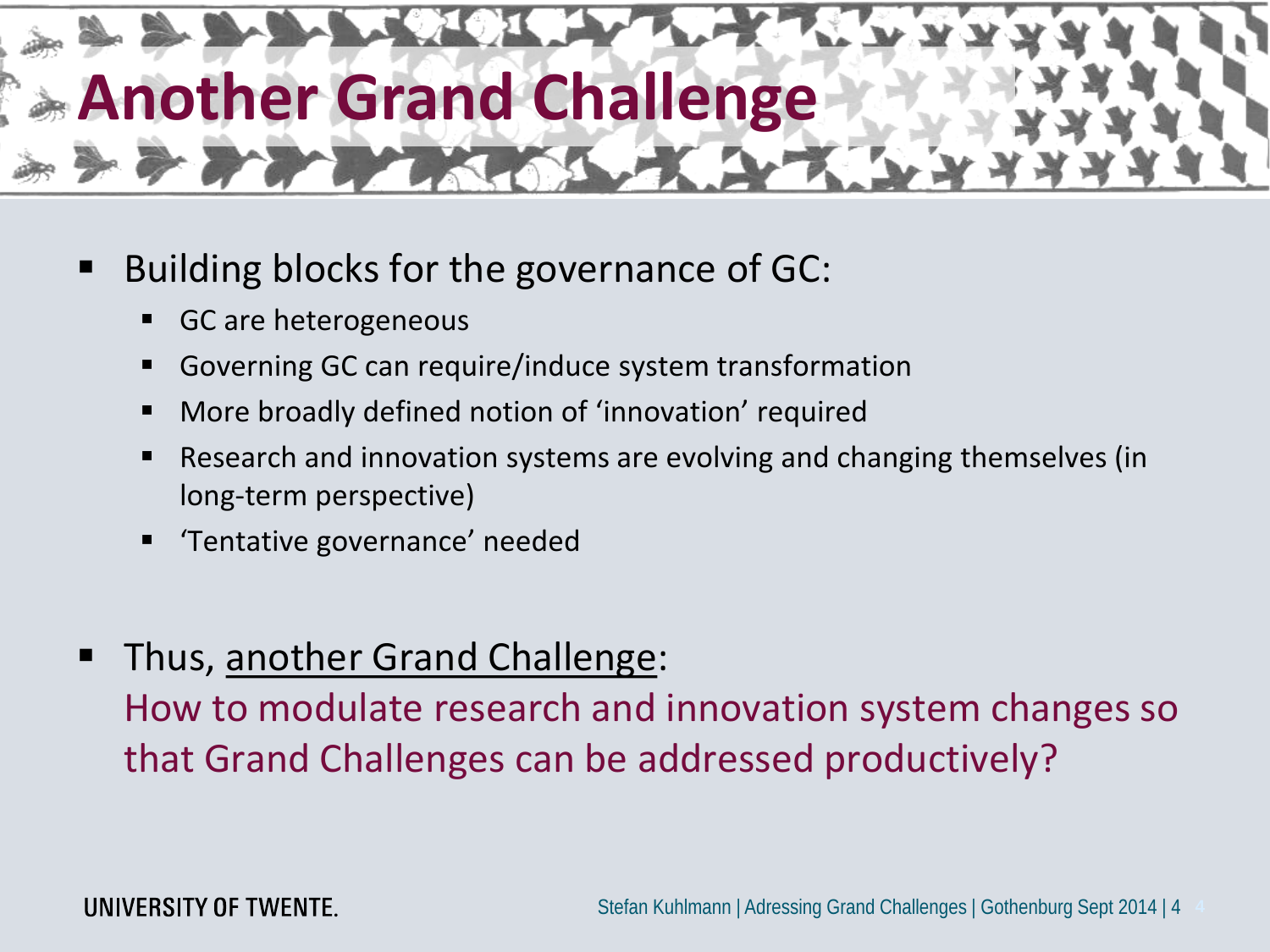

- Strategic initiatives required to address a particular GC will depend on its 'nature'
- 'Nature' reflects what relevant actor coalitions consider as 'problem' and key points of leverage
- Definition and articulation of a GC are result of social perception, communication and negotiation
	- GC = inevitable developments, requiring *adaptation* measures
	- GC = influenceable, requiring *mitigation* measures
	- GC = *desirable* development (like better agriculture)
	- GC = *undesirable* development (like clean water shortage)
- *Scenarios* can help to explore, reflect and articulate changes and strategic initiatives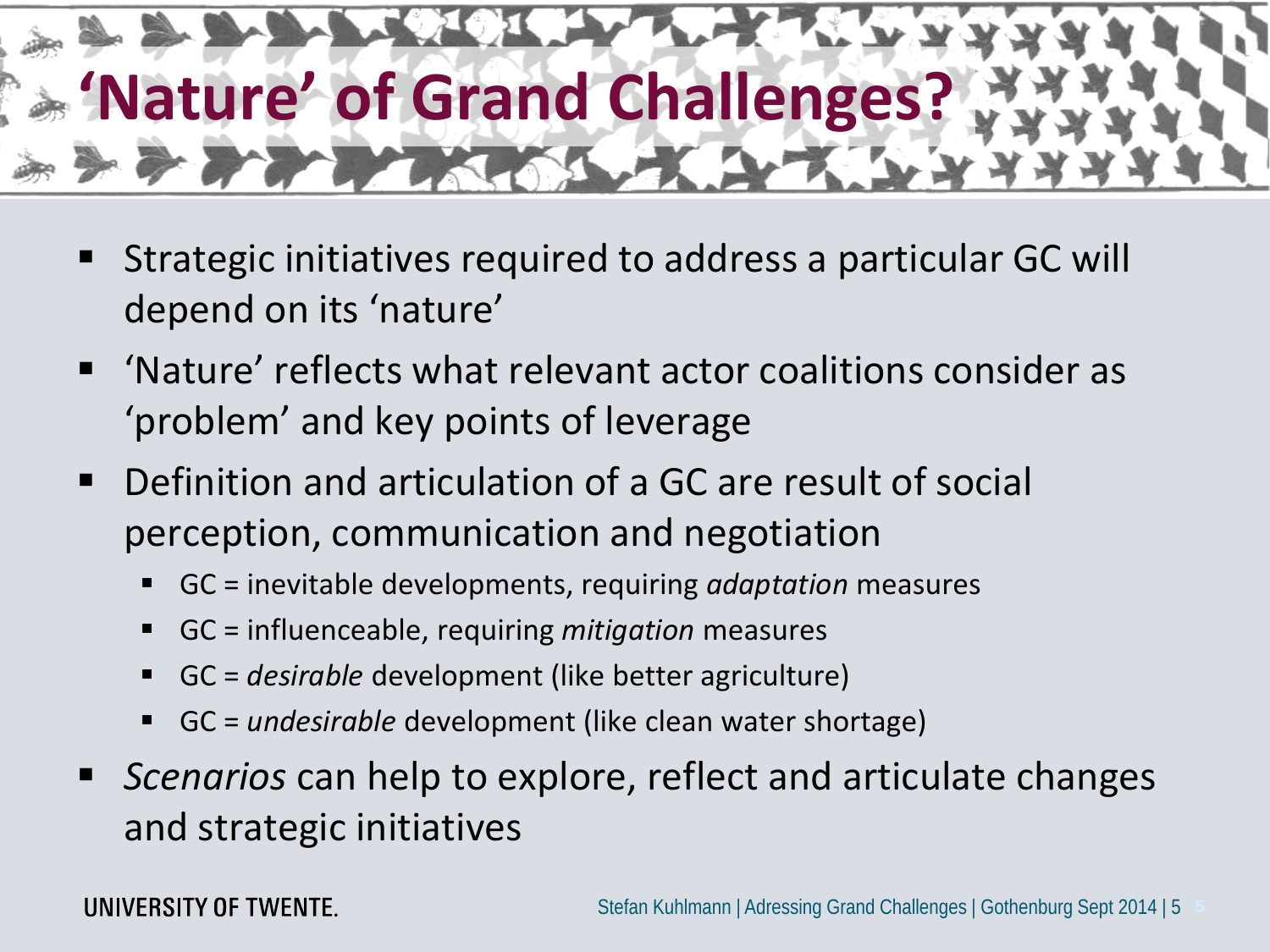# **Our take on the 'other Grand Challenge'** PER TRANS

- No one-fits-all policy approach
- Go for *tentative policy mixes, also facilitating system changes* where relevant
- Policy mixes can draw on
	- classical priority setting and implementation approaches
	- on transformation in science (systems) or breakthrough innovation
	- demand-side and procurement policies
- ... and will focus on system-oriented strategic interventions, experimental in design, including out-of-the-box approaches, new combinations of actors and alliances.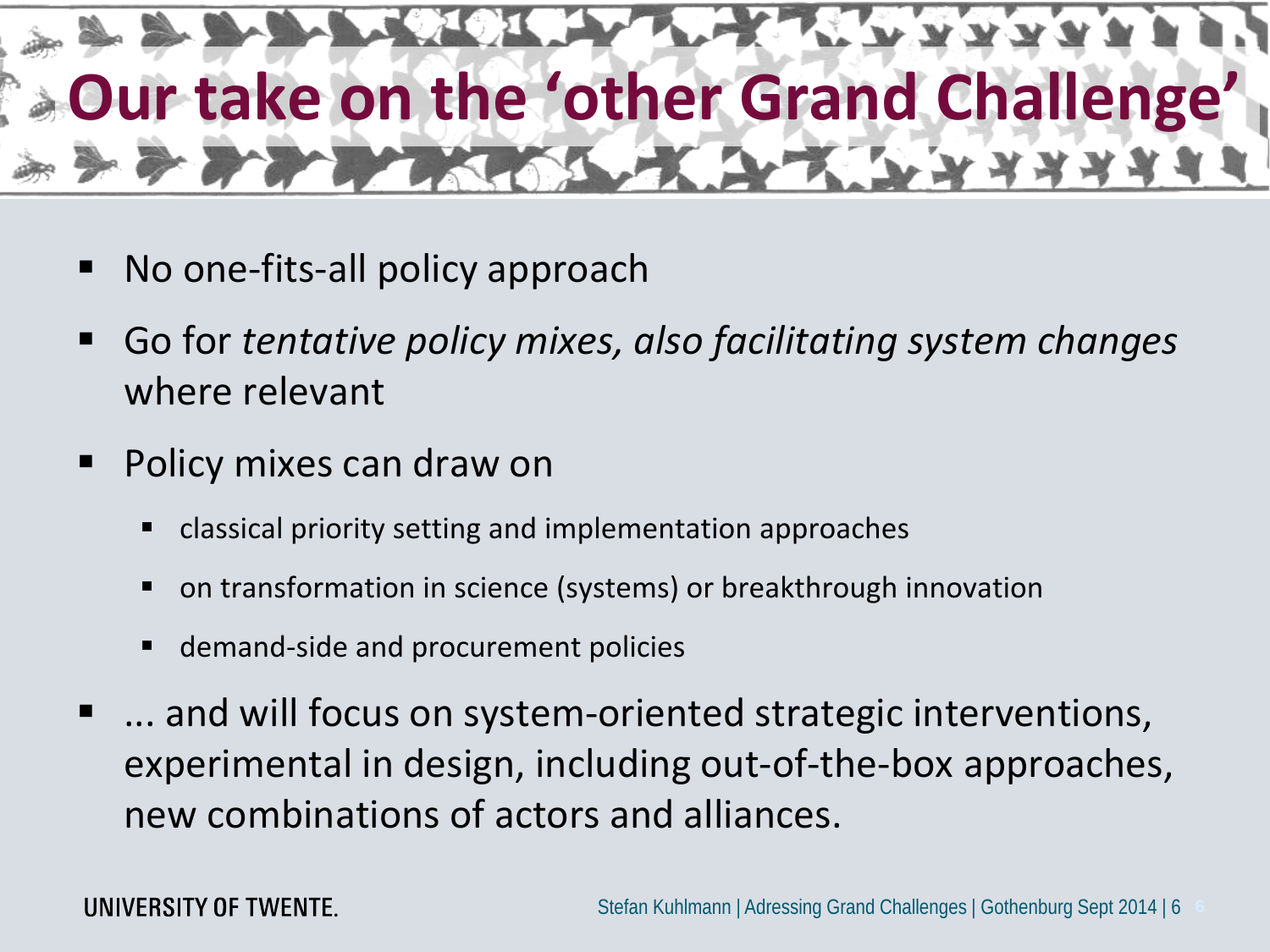# **Existing policy approaches (options and limits)**

#### *"Business as usual" priority setting procedures*

- Example Germany: R&D funding body develops thematic programmes (drawing on strategic intelligence-based information, foresight, brainstorming with key stakeholders), launches calls for proposals, organises selection with help of experts … *No transformative orientation!*
- Example Netherlands: 'Top Sectors' policy with priority-setting delegated to standing panels of stakeholders (selected by government); traditional institutions and programmes have now refer to top-sector policy *= some transformation.*
- Business as usual is *decisionistic*: the problem is seen as one of defining priorities, their implementation and realisation then a matter of creating incentives.
- Actual dynamics are more complex, however.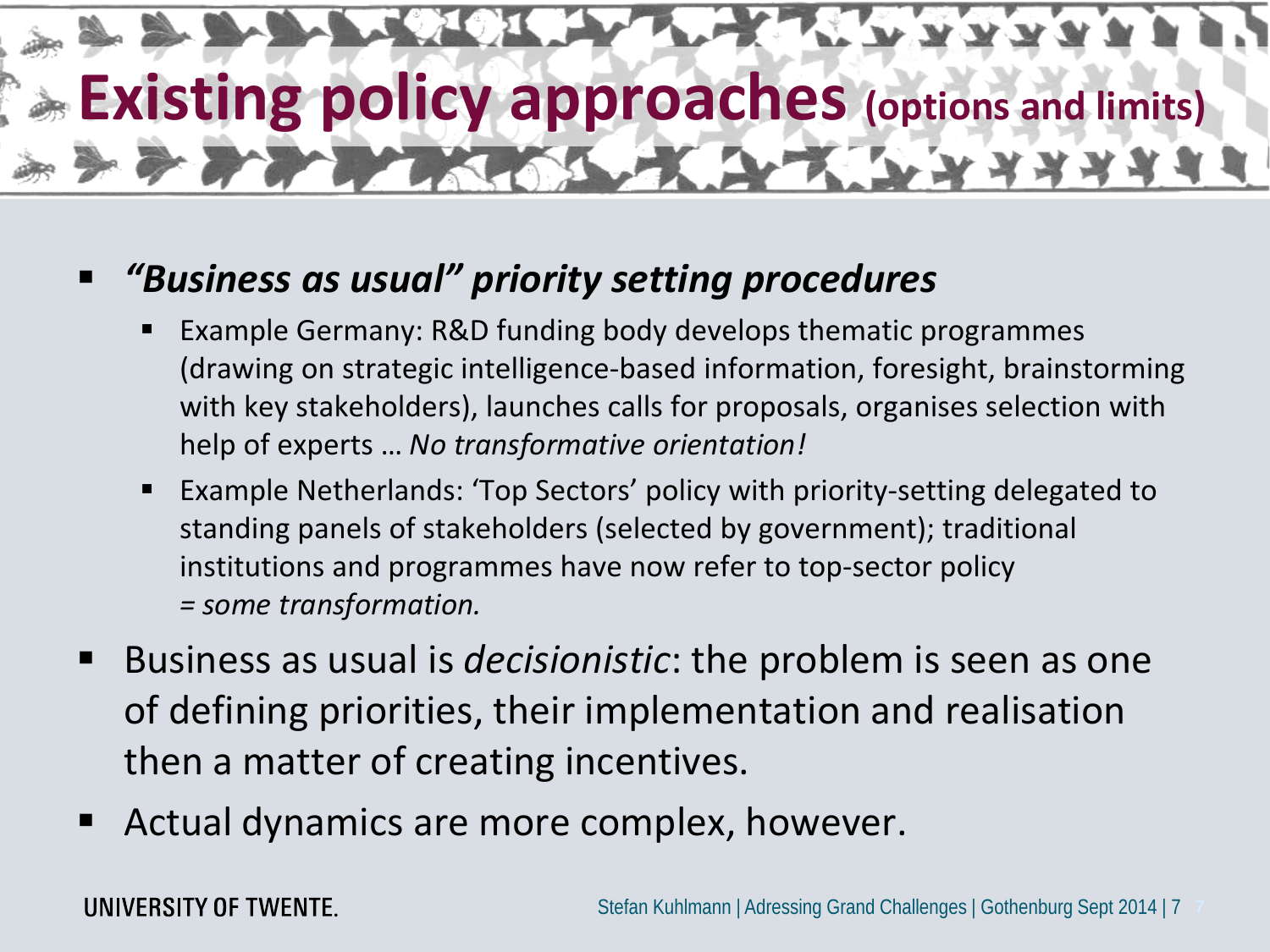

#### *Beyond "Business as usual" priority setting procedures*

- **Public Procurement** (beyond defense and security) to realize public goods; contract relationship, deliverables to be specified *– for some GC difficult!*
- Technology forcing through **regulation**, as in California Clean Air Act; clean-exhaust motor cars without specifying how to meet requirements *– not applicable to all GC!*
- Establishing **credibility pressures**, e.g. 'Green Energy'; companies expected to respond – *based on rather diffuse articulation of priorities in society.*
- In distributed situations, **concertation** e.g. through road mapping exercises or Joint Technology Initiatives *– can help to articulate GC.*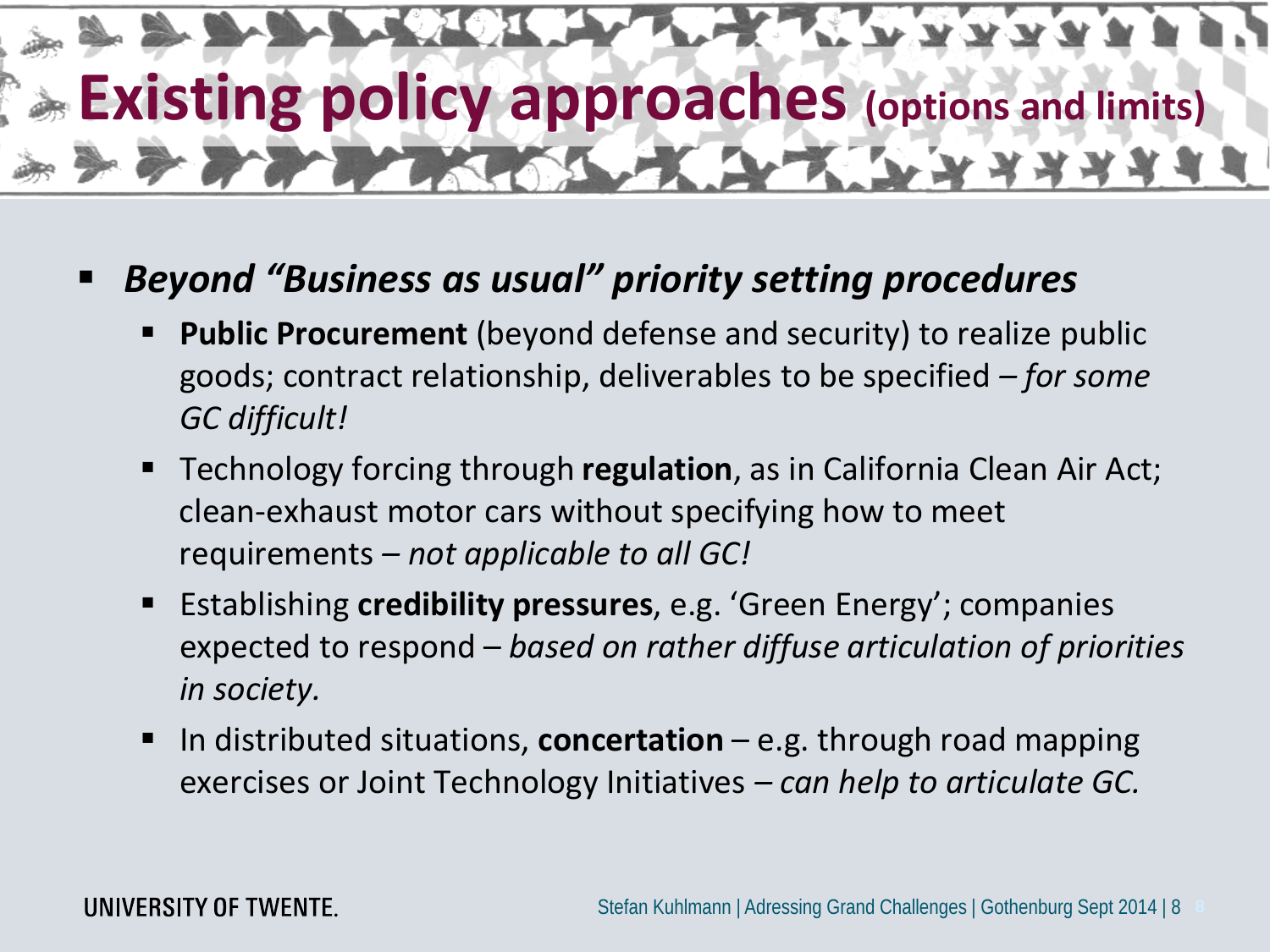

#### *Concerted policy initiatives*

- Historical examples: US 'Grand Missions', with 'Green Revolution', next to gov't also strong role of Rockefeller Foundation; UK Wellcome Foundation supporting innovative R&D approaches
- More recently, e.g. Bill and Melissa Gates Foundation with focus on health in developing countries
- German Government's 'High Tech Strategy'; 10 'future projects' , defined broadly enough to allow for flexibility and inclusion substantial coordination among many actors, with leading role of gov't
- European Innovation Partnerships, e.g. on Active and Healthy Ageing, with all actors in innovation cycle, from research to adoption; task of independent mission-driven agency
- Here, gov'ts take responsibility for **'directed facilitation' of variety of actors**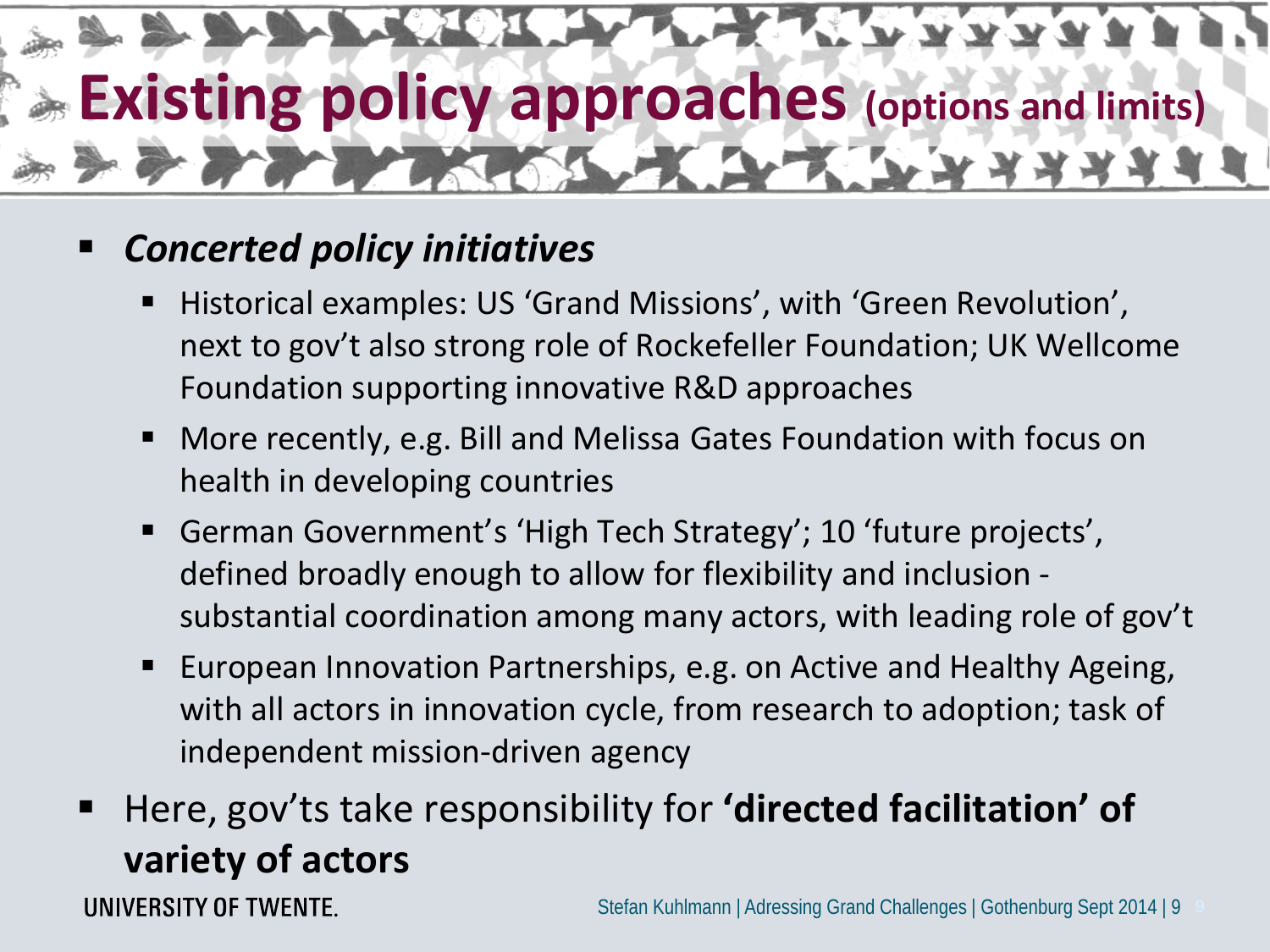### **iystem transformation: a scenario-based approach**

 'Research and Innovation Futures 2030 (RIF)' project (2012-14): landscape of science and innovation is changing within two decades (new sponsors; new roles for intermediary organisations and spaces; science institutions and disciplinary organisation replaced, partly because of new ICT, by new knowledge production communities; request for social innovation; etc.).



- In RIF, a scenario approach allowed to address multi-actor and multi-level complexity of trends, tensions, and transformative change.
- <http://www.rif2030.eu/>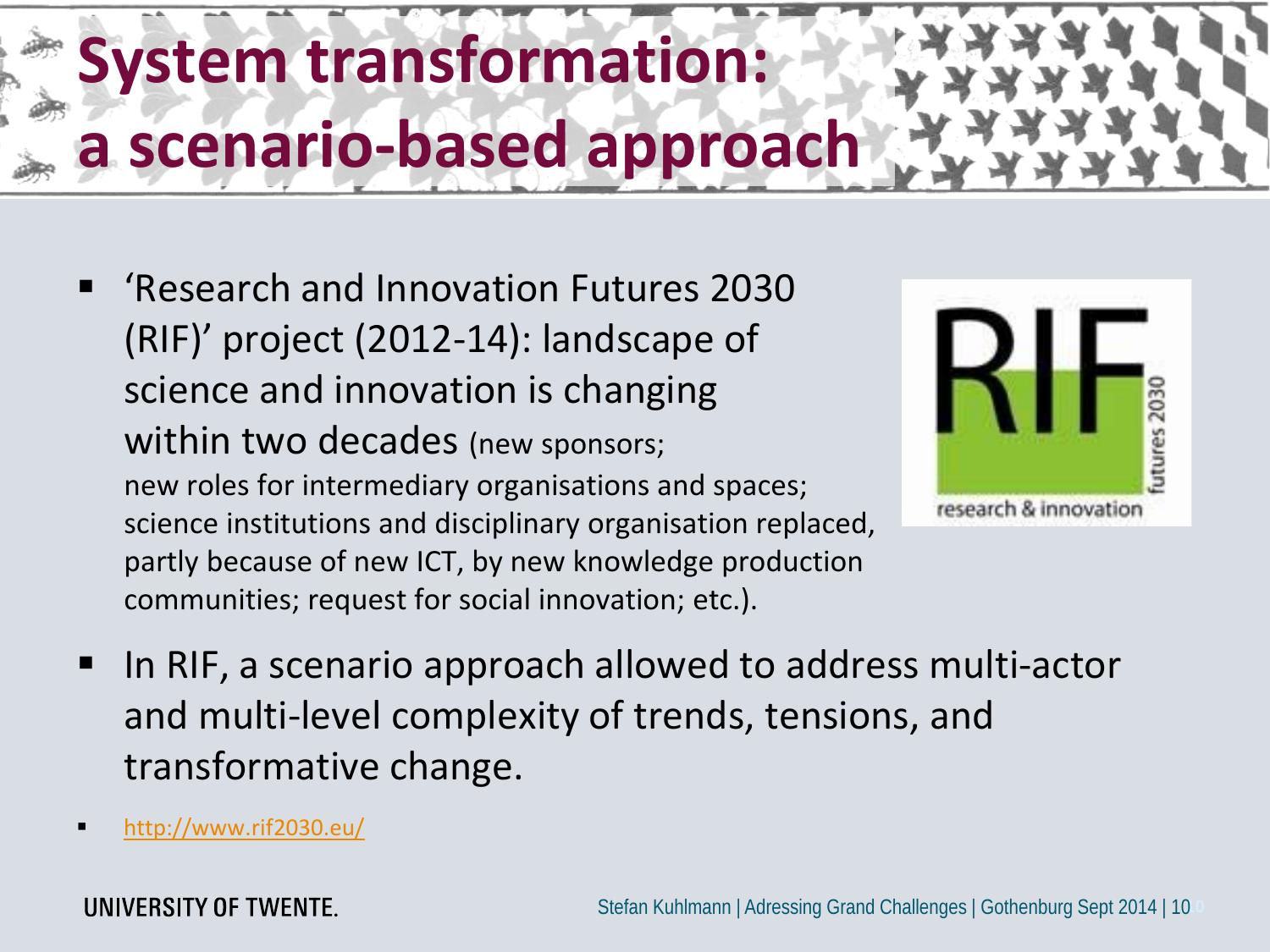### **System transformation: a scenario-based approach**

#### **A policy transition scenario**

- 2015: Governments address GC in new public management style of specifying objectives, offering resources and monitoring performance.
- Soon clear that unable to meet complexities of GCs this way: also faced with transformations of science, of science in society, and growing importance of new sponsors, while burden of expenditures is heavy.
- In late 2010s UK gov't decides to limit research & innovation expenditure drastically and focus on few priorities only. Gov'ts worldwide follow.
- Public-private set-ups, charitable foundations and some firms join consortia for GC, with participation of few govt's trying to 'orchestrate'. Champions of other GC follow this as model.
- In the 2020s, **addressing GCs had moved from a gov't responsibility to an integral part of the functioning of transformed research and innovation systems.**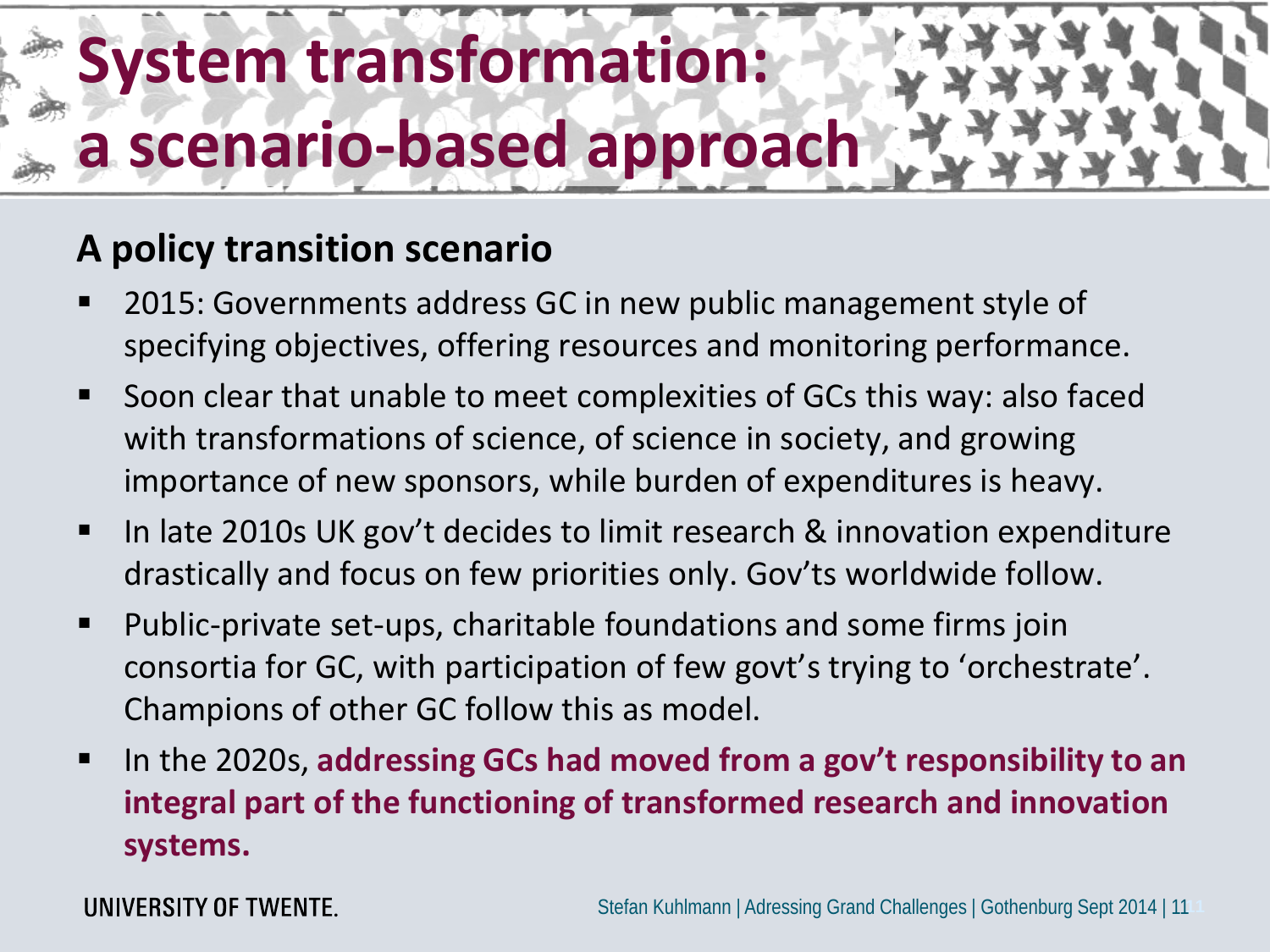

- Major **public-private initiatives** coping with the transformative potential of a GC need a 'tentative' concept of governance.
- **Tentative governance** is designed, practiced, exercised or evolves as a particularly dynamic process to manage interdependencies and contingencies in a non-finalizing way; rather prudent and preliminary than prescriptive and persistent.
- It creates **spaces of openness, probing and learning** instead of trying to limit options for actors, institutions and processes.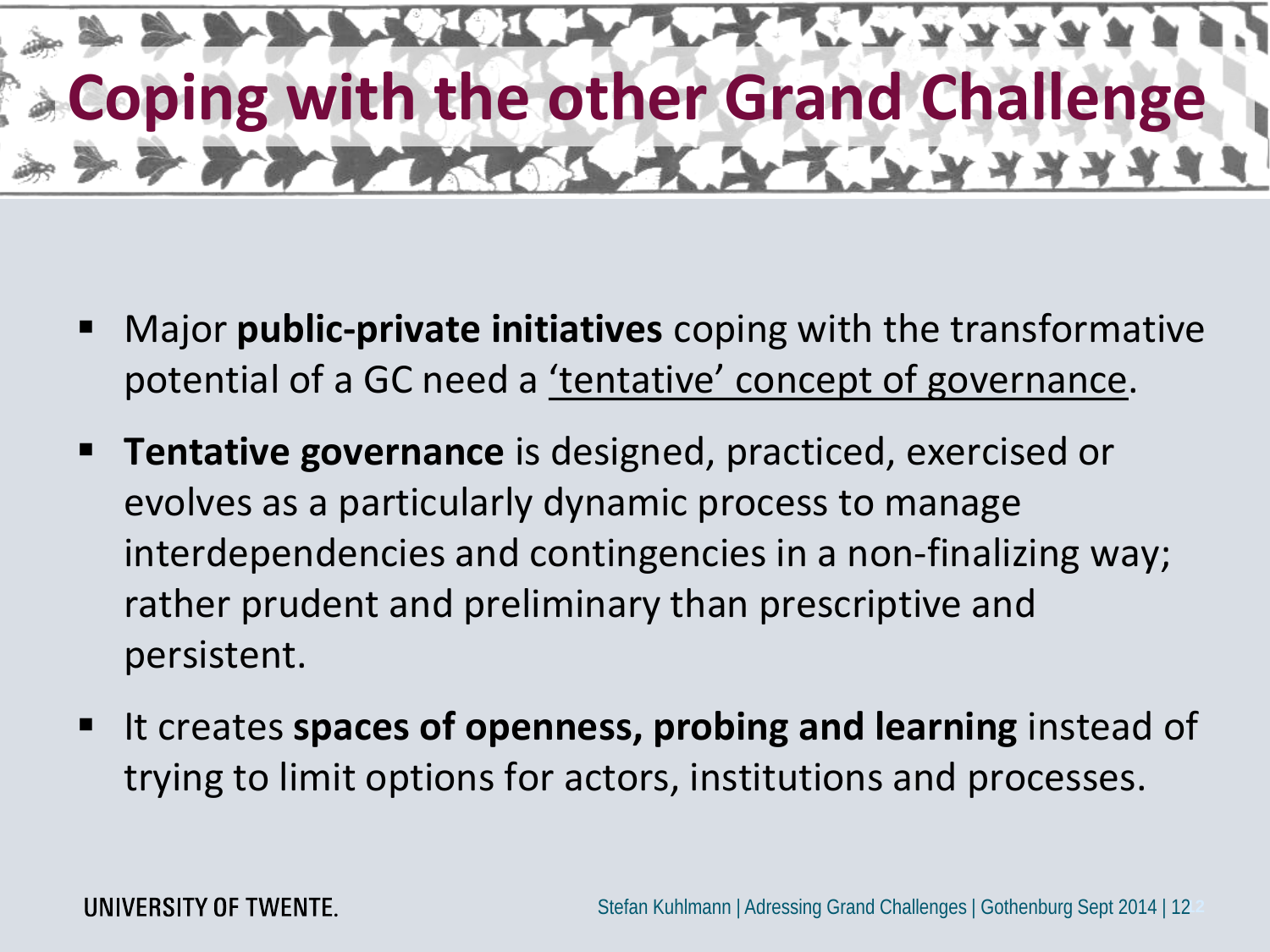

- Yet, while tentative governance helps actors to articulate the nature of "their" GC, there is nobody responsible for overall coverage and **coordination with other GCs**.
- Here one could draw on the possibilities of the presently fashionable notion of **Responsible Research and Innovation**  (RRI).
- The governance of RRI is still **evolving**, part of its task could be to create spaces to consider the set of GCs to address; see FP7 "Res-AGorA

– Governance framework for Responsible Research and Innovation (RRI)" (Walhout & Kuhlmann 2014).



for Responsible Research and Innovation

UNIVERSITY OF TWENTE.

Stefan Kuhlmann | Adressing Grand Challenges | Gothenburg Sept 2014 | 13**13**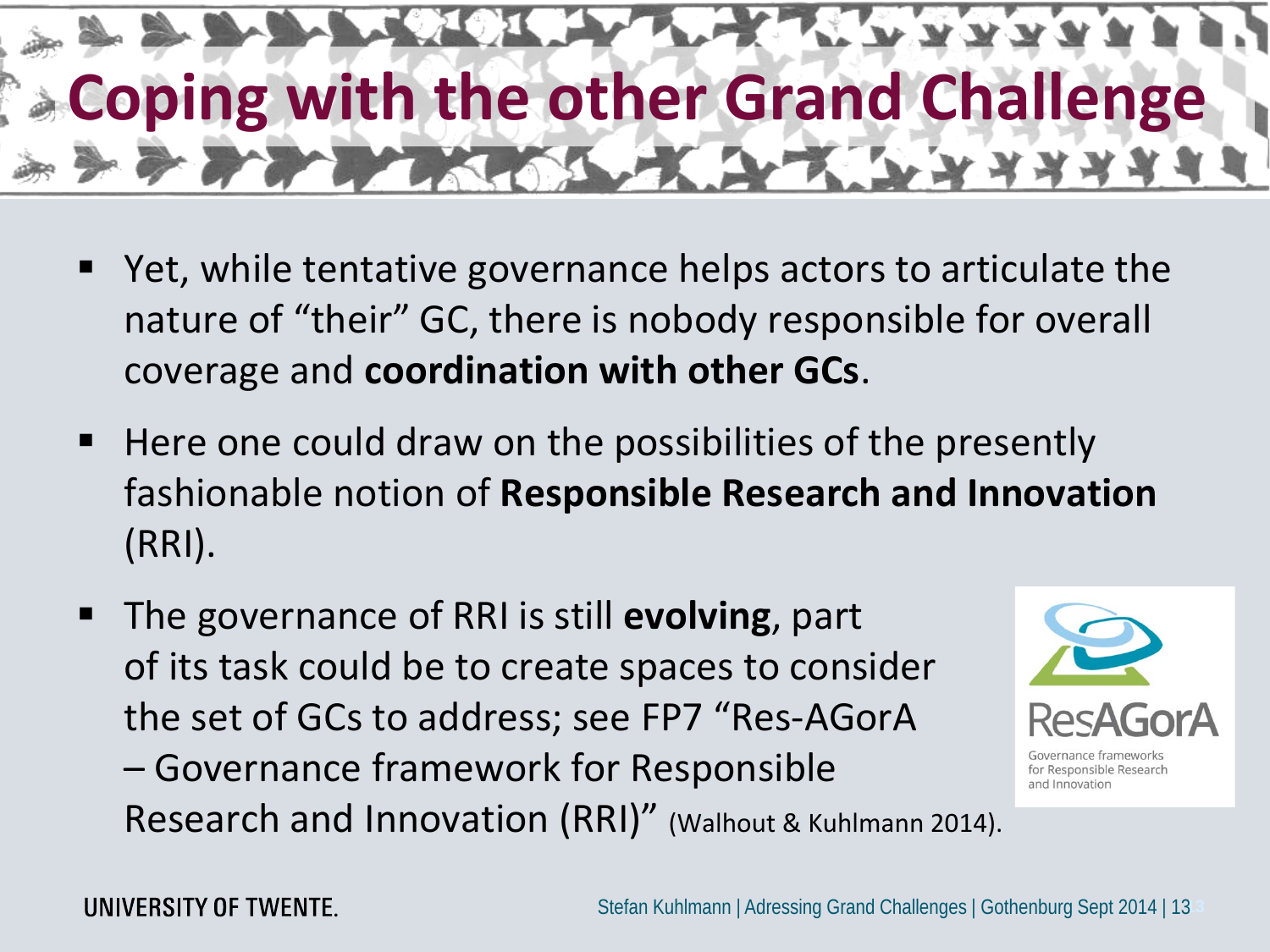

# **Consequences for universities (of technology) ?**

UNIVERSITY OF TWENTE.

Stefan Kuhlmann | Adressing Grand Challenges | Gothenburg Sept 2014 | 14**14**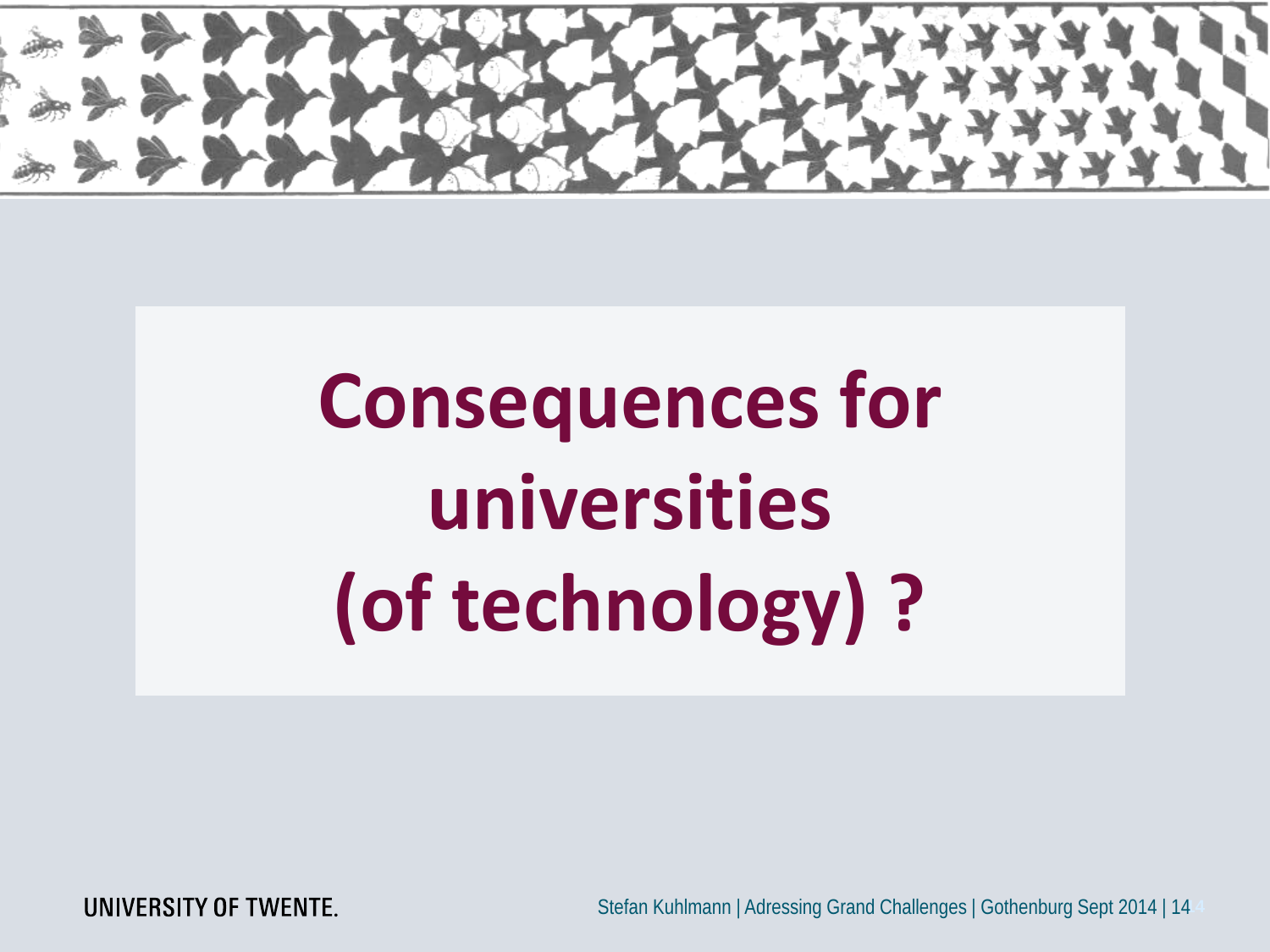# **History of universities**  (of technology) as change agent

#### **Examples:**

- "*École polytechnique*" in France (1794), other "*Grandes Écoles*"
- Technical colleges/universities in Germany (Braunschweig 1745; Karlsruhe 1825; Munich1868; Aachen 1870; Berlin 1879; others)
- *"Royal Academy for the education of civilian engineers, for serving both nation and industry, and of apprentices for trade"* in Delft, NL (1842); Polytechnic School of Delft (1864)
- Land-grant universities in US (1862+) focusing on teaching of practical agriculture, science and engineering (Rutgers; Michigan State; UCLA; Cornell; MIT; more than 100)
- **Dedicated economic and societal missions (e.g. F. List, 1856)**
- **Several universities with strong societal and economic outreach**

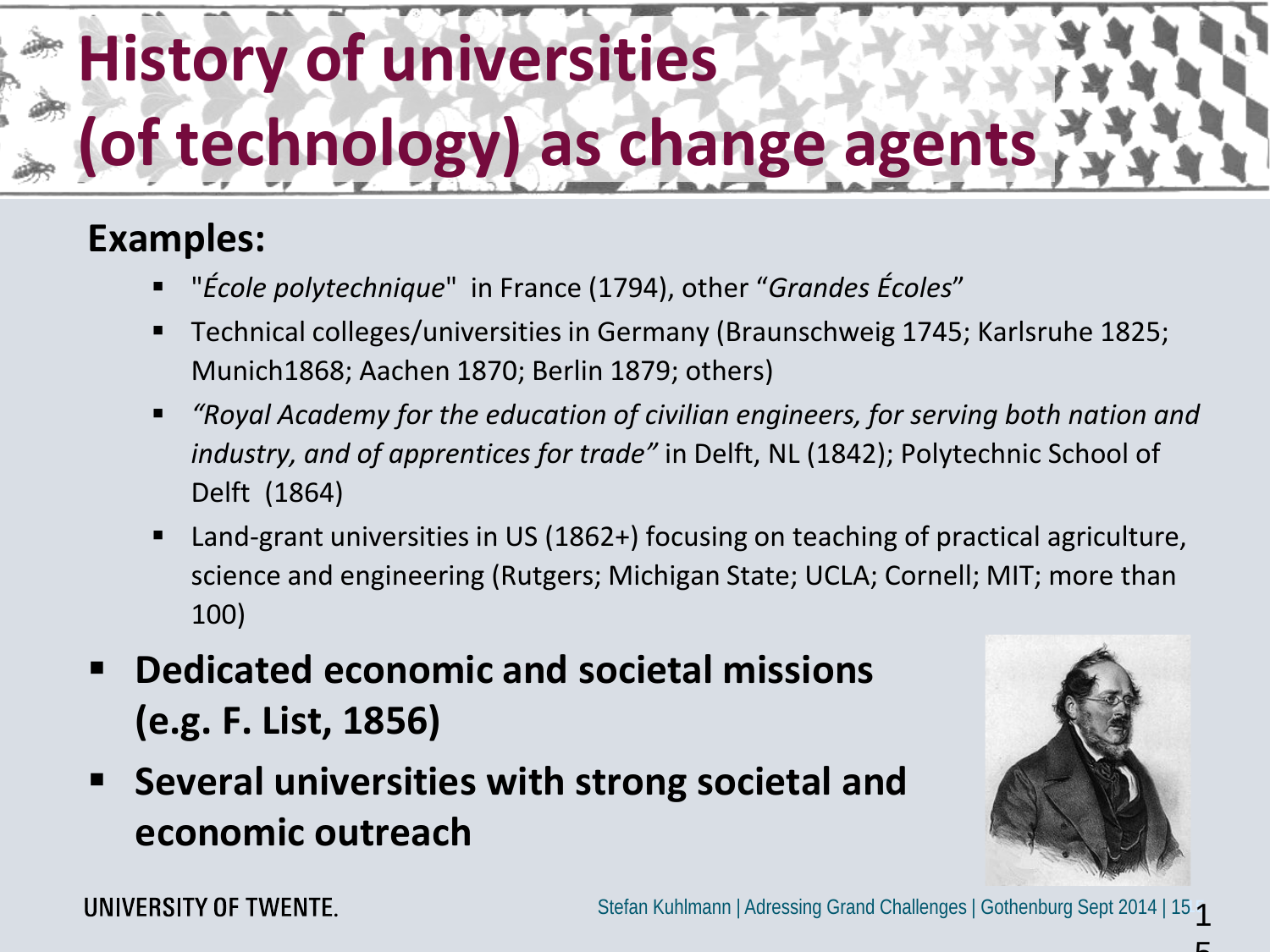

- Europe's universities (of technology) can play an essential and unique role in addressing grand challenges:
	- Increased **funding** of mission-oriented research is important but **not enough** to mobilize their creative potential.
	- They should also *"address a number of strategic issues cutting across their principal missions of educating, performing research, increasing access to knowledge and providing independent expertise to society"*  (Foray, ResearchEurope 5, 2014, 7).
	- "*The role of social sciences and humanities is not simply to help science and business reduce public resistance; these disciplines are central parts of the knowledge required to address grand challenges"* (Foray 2014, 7).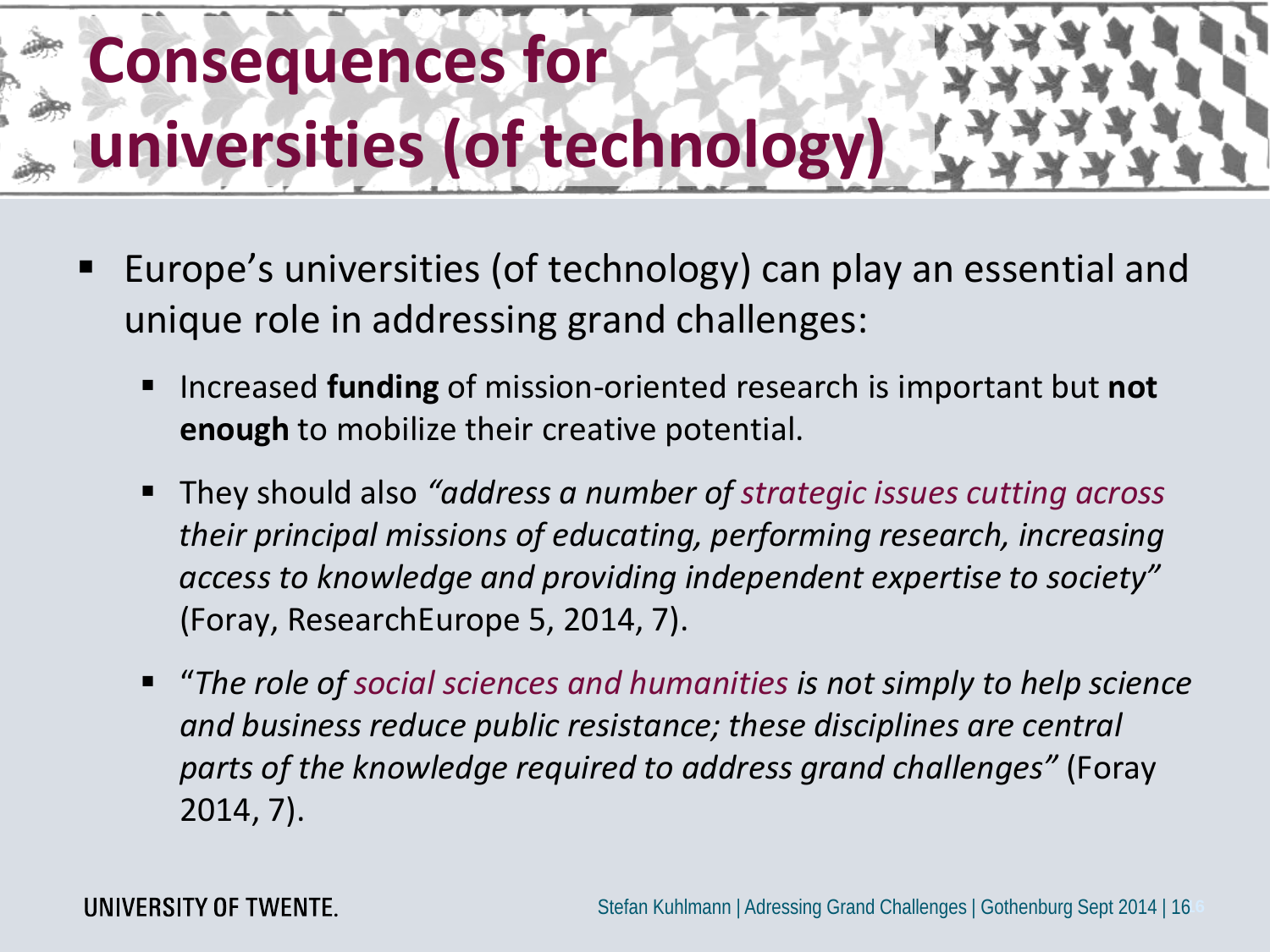

 **Atlas University College – Academy of Technology and Liberal Arts & Sciences,** University of Twente





- ATLAS offers the only Honours Bachelor's programme in the Netherlands combining Technology with Liberal education.
- ATLAS: Taking a unique approach to engineering education aspired to educate different kind of engineers and global citizens capable of addressing global challenges and designing solutions in a wide range of social, cultural and political contexts.
- ATLAS selects students who are driven by technology, but are also socially engaged.

http:/[/www.utwente.nl/en/education/bachelor/programmes/atlas-university-college/](http://www.utwente.nl/en/education/bachelor/programmes/atlas-university-college/)

UNIVERSITY OF TWENTE.

Stefan Kuhlmann | Adressing Grand Challenges | Gothenburg Sept 2014 | 17**17**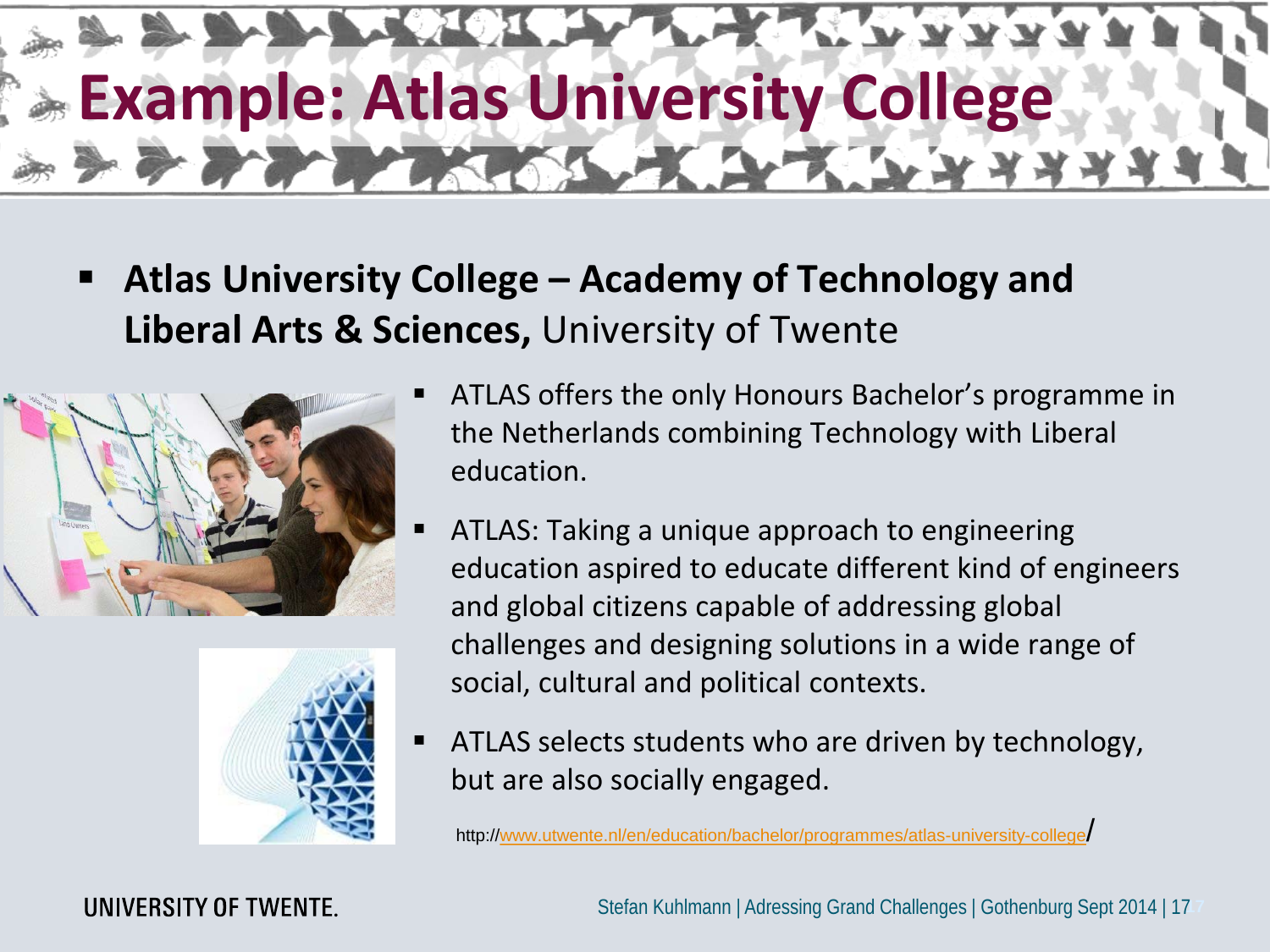### **Example: DesignLab, Univ. of Twente**

- DesignLab is a creative and cross-disciplinary 'ecosystem' connecting science and society through design.<br>[\(http://www.utwente.nl/designlab/\)](http://www.utwente.nl/designlab/)
- Faculty and students from all fields work together with companies and governments on societal design challenges of our times, inspired by novel scientific insights.
- Talents from engineering, natural science, social science and the humanities join forces to take on the *wicked problems* of tomorrow's world, using JUMP INTO DES their creativity to bring science AROLIT I IS to design for society.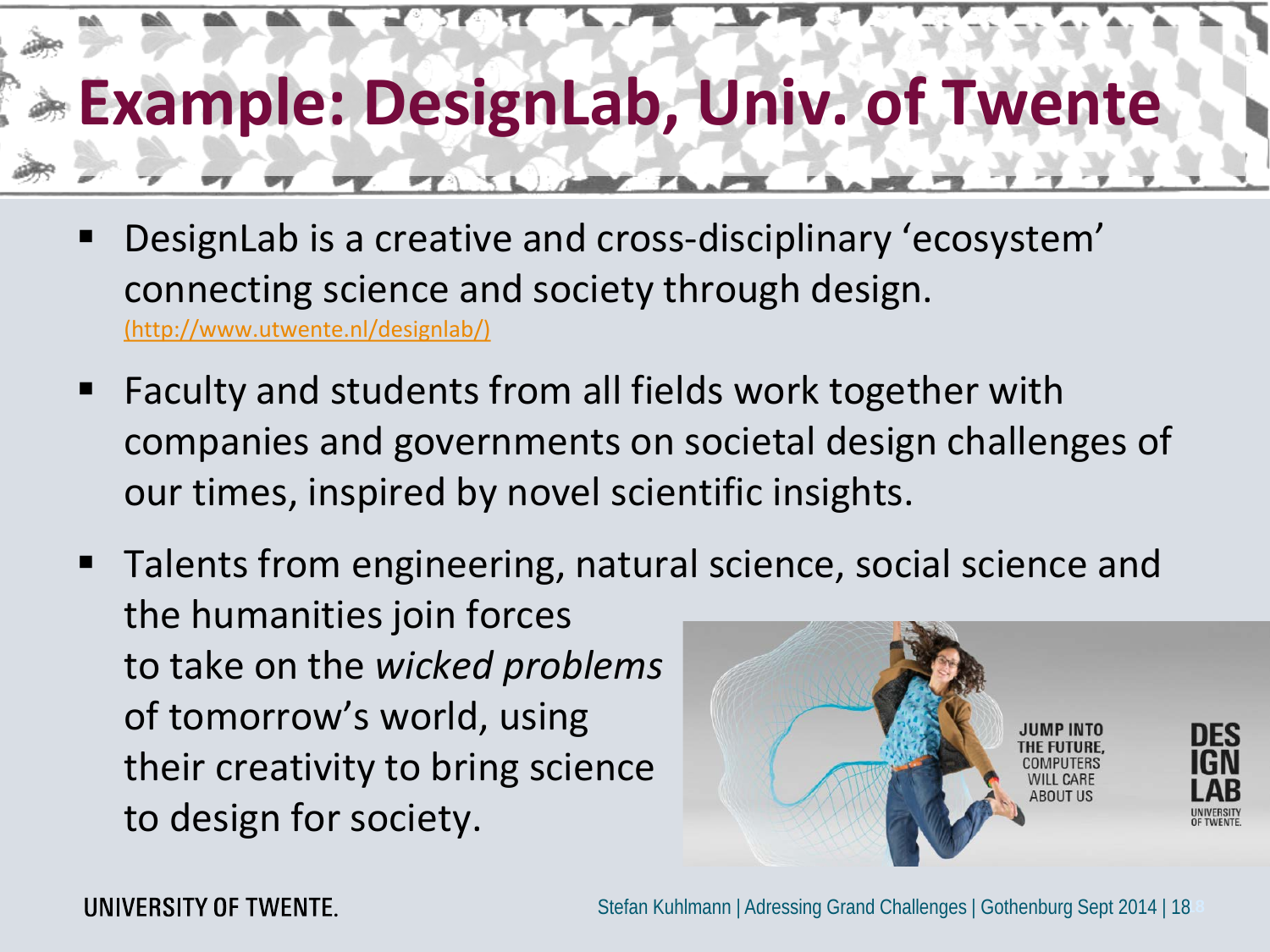## **Example: TUM's Munich Center for Technology in Society (MCTS)**

[MCTS](http://www.mcts.tum.de/en/about-mcts/) focuses on interface between sciences, technology and society from three perspectives

- **Science & Technology Studies:** Social science and humanities philosophers, historians, sociologists, political scientists and psychologists – investigate social dimensions of science and technology together with engineers, natural scientists, and physicians.
- **Ethics & Responsibility**: Ethics experts specialized in business, medicine, environment and technology analyze research and technical innovations.
- **Media & Science**: Communication and media experts and museum educators investigate ways to promote dialogue between the world of research and society at large.
- http://[www.mcts.tum.de/en/about-mcts/](http://www.mcts.tum.de/en/about-mcts/)

UNIVERSITY OF TWENTE.

Stefan Kuhlmann | Adressing Grand Challenges | Gothenburg Sept 2014 | 19**19**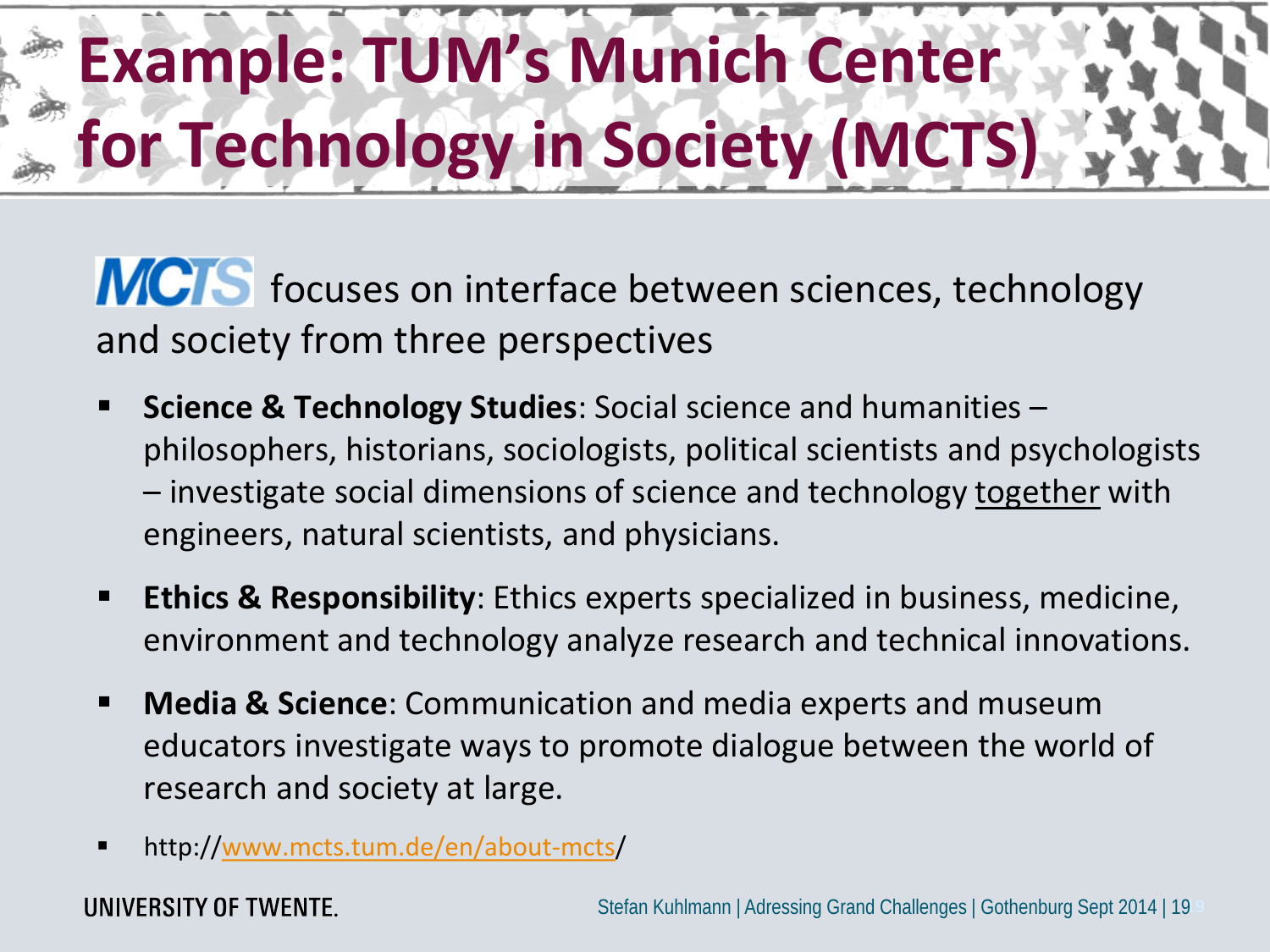### **Governance tasks for universities (of technology)**

- GC-oriented universities should foster **interdisciplinary collaboration** (also between techn. and social sciences) …
- ... with room for problem-oriented exploration, experimentation, and critical reflection in research and education about the contribution of technological innovation to meet societal challenges.
- This includes the **study of the "governability"** and options for the management of innovation.
- **Education** (under-grad, grad, post-grad): Design orientation and entrepreneurial spirit has to be fostered.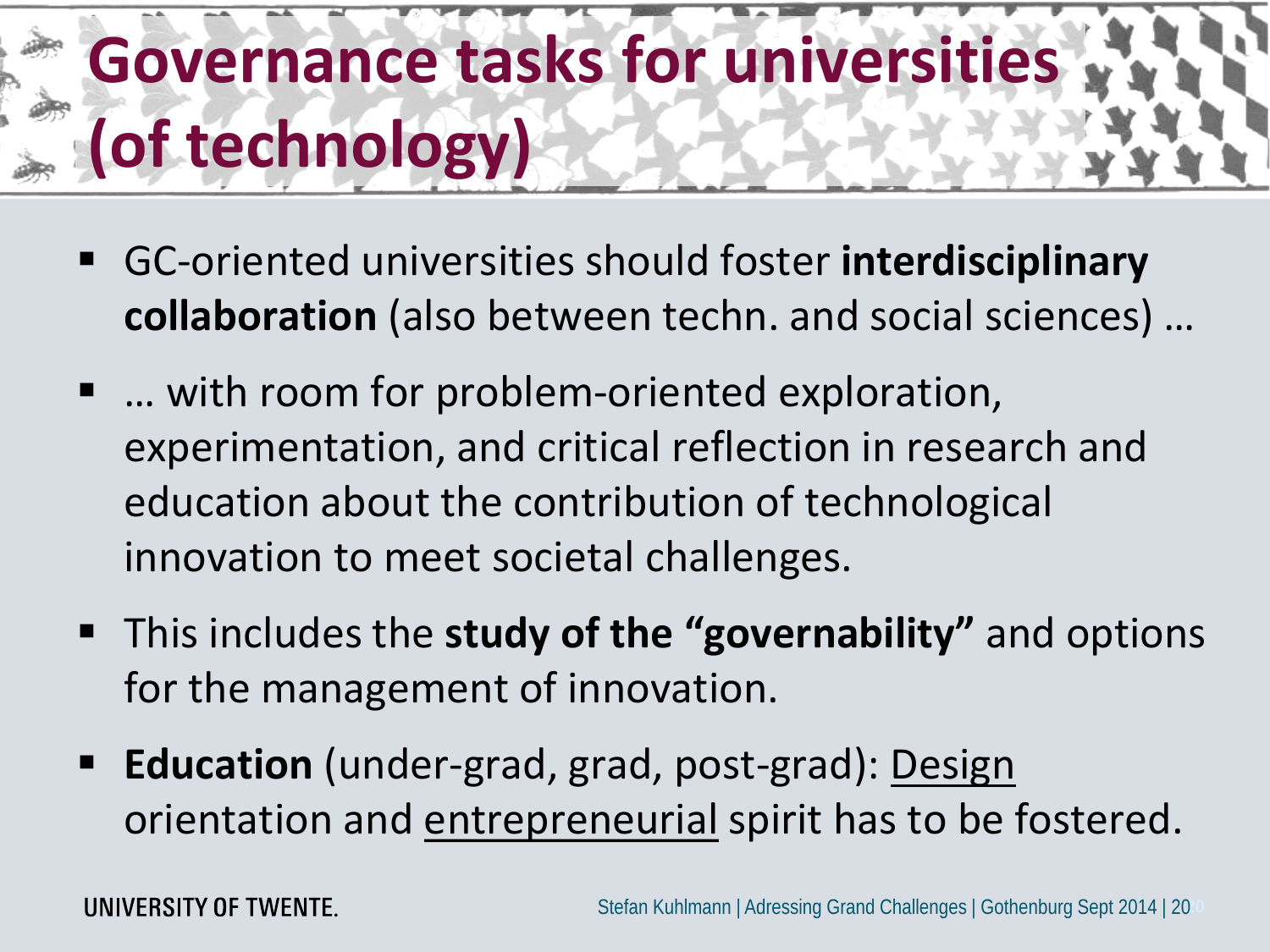### **Governance tasks for universities (of technology) – cont.**

- **University leadership** needed: committed to societal challenges, experimental, tentative, entrepreneurial.
- Inter-institutional **strategic partnerships** between (technical) universities and with other partners in society and industry will strengthen research and innovation.
- **Universities (of technology) and their networks should make their voices heard in society, politics and policymaking**

**– as avant-garde institutions of knowledge-based responses to GC .**